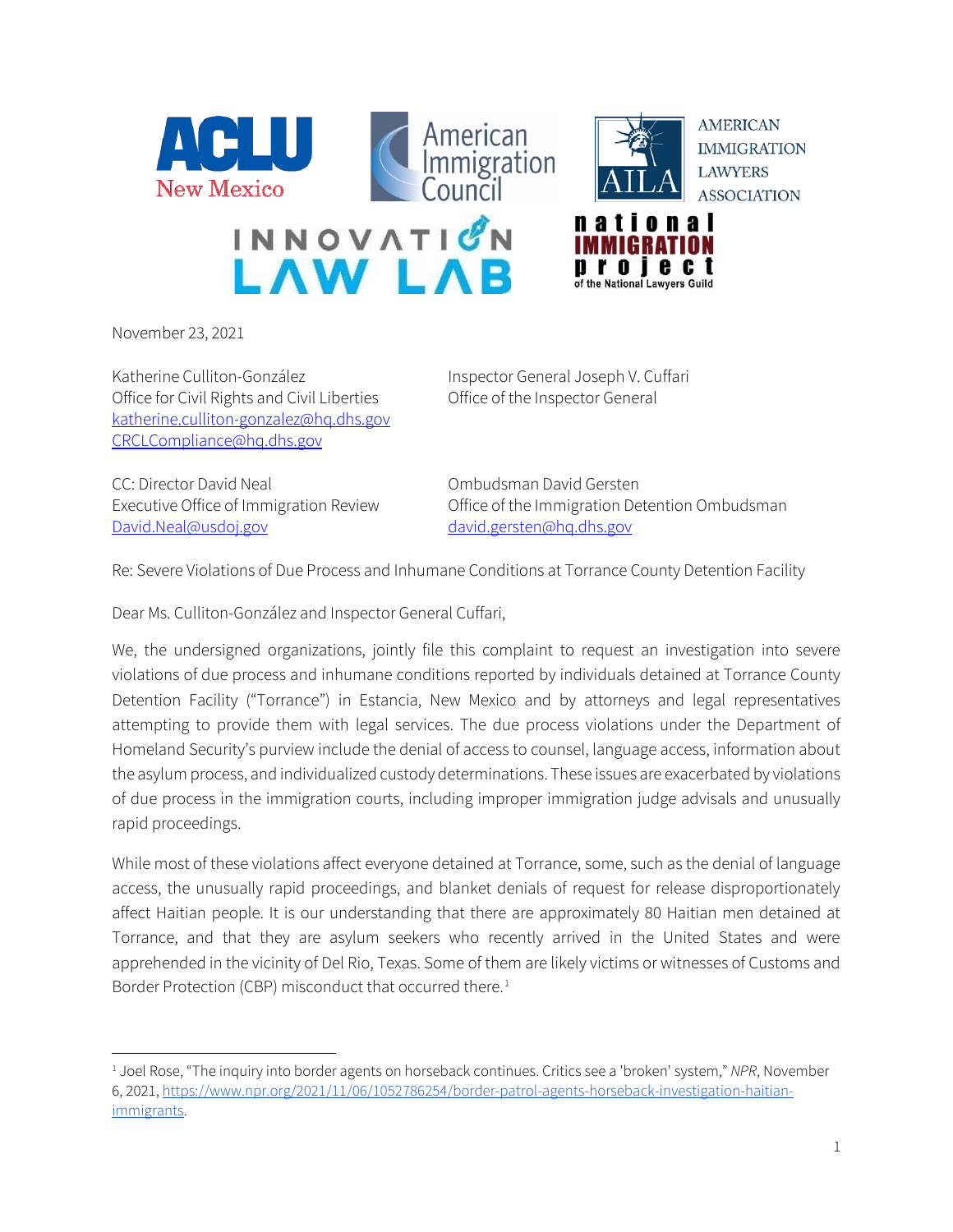## Violations of Access to Counsel

Since September 27, 2021, attorneys and legal representatives from the El Paso Immigration Collaborative (EPIC) have attempted to provide legal services to the Haitian men detained at Torrance. The detention facility has frequently denied EPIC's requests for legal calls or has failed to respond to them for days. Facility staff have told EPIC that a legal call cannot be scheduled for several days because the person who schedules them is "out sick" or "really busy". They have also told EPIC to "try again next week," even if the client has an upcoming hearing for which they must prepare.

On or around September 30, 2021, EPIC visited Torrance with prior approval to conduct a group legal meeting with 58 men from two units. After EPIC attorneys traveled to Torrance and waited two hours, facility staff informed them that they would not be able to conduct the meeting because the two units were in quarantine. EPIC's requests to conduct the meeting outdoors and/or in full personal protective equipment were denied. Eventually, the attorneys were allowed to briefly yell to one of the units of men through a door barricaded with a trash can in a non-confidential setting without access to interpretation.

On or around October 14, 2021, an attorney was able to conduct a group legal visit with approximately half of the group of Haitian men. Facility staff stated that attorneys could not meet with the other half of the men because they were in quarantine.

ICE initially did not respond to EPIC's further requests to meet with the remaining men and then later changed the requirements for the visit to be those of a Legal Orientation Program (LOP) provider. These requirements include the pre-approval of a syllabus and the limitation of attendance only to people who have expressed interest on a sign-up sheet, which ICE would not commit to providing in Haitian Creole. Even after complying with these requirements, EPIC was not allowed a second group meeting until November 12, 2021, more than four weeks after the first group meeting. ICE recently informed EPIC that it could meet telephonically with the detained individuals but often limited the calls to five people per day. This is insufficient given the number of individuals and urgency of their legal situations.

This denial of legal access to EPIC means a complete denial of access to counsel at Torrance, as there are no other non-profit legal service providers serving the facility. To the best of EPIC's knowledge, only a few of the men have an attorney representing them in their removal proceedings.

These events demonstrate Torrance's non-compliance with the in-person or telephonic legal representative access requirements of the Performance Based National Detention Standards 2011 ("PBNDS 2011"). The PBNDS 2011 require the facility to provide people consistent, unobstructed access to in-person legal visits seven days per week. Specifically, immigration detention facilities must "permit legal visitation seven days a week, including holidays, for a minimum of eight hours per day on regular business days . . . and a minimum of four hours per day on weekends and holidays."<sup>2</sup> Before any such visitation, legal representatives "shall not be asked to state the legal subject matter of the meeting."3 Such legal visitations

<sup>2</sup> See ICE PBNDS 2011 at Ch. 5.7(J)(2).

 $3$  Id. at Ch. 5.7(J)(4).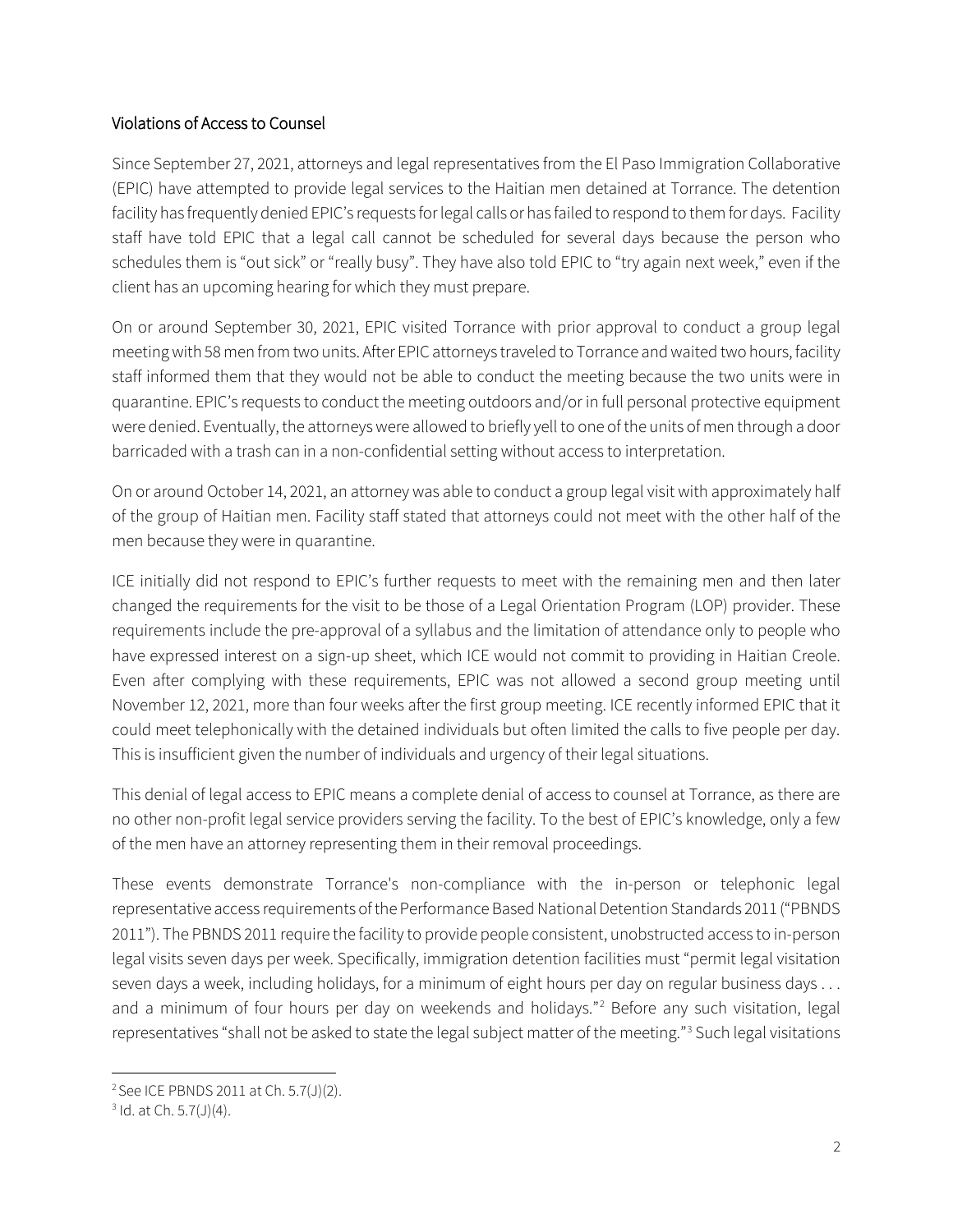include pre-representation visits, during which "the facility shall permit detainees to meet with prospective legal representatives or legal assistants."<sup>4</sup> When a legal rights group presentation is requested, "[a]ll facilities are required to cooperate fully with authorized persons seeking to make such presentations."5 The PBNDS 2011 also states that "Legal rights group presentations shall be accommodated to the greatest extent possible absent significant logistical or security-related concerns."6

The PBNDS 2011 also requires that Torrance provide detained individuals with written notice of "the procedure for obtaining an unmonitored call to a court, a legal representative or for the purposes of obtaining legal representation."7 Notice shall be provided not only in Spanish but also "in the language of significant segments of the population with limited English proficiency"8 —in this case, Haitian Creole.

The Fifth Amendment of the U.S. Constitution as well as a host of statutes, regulations, and long-standing practice also entitle these individuals to access counsel to understand and pursue their legal remedies and pursue the same.

## Violations of Language Access

There is no consistent way for speakers of Haitian Creole to communicate with Torrance staff or ICE, the latter of which is not present onsite. The detained Haitians who have spoken with EPIC report not knowing what is happening in their immigration cases due to this lack of communication. When an individual calls the Executive Office for Immigration Review (EOIR) Automated Case Information System or the Detention Reporting and Information Line, they receive initial instructions to navigate the menu only in English and Spanish, without an option for Haitian Creole. The facility also shows detained individuals an informational video on the asylum process only in Spanish, with no interpretation.

Furthermore, as there is no LOP provider at Torrance and legal access is being denied to the only legal service provider available to people detained there, it is functionally impossible for asylum seekers who cannot read or write in English to fill out their I-589 Applications for Asylum and Withholding of Removal.

## Lack of or Improper Adjudication of Release Requests

On or around November 3, 2021, EPIC submitted parole requests on behalf of 17 Haitian men detained at Torrance. Since then, EPIC has submitted 7 additional requests for a total of 24. All of the men have sponsors willing to receive them, no criminal history in the United States, and pending removal proceedings. As of November 17, 2021, 19 of the 24 requests have been denied. ICE has ignored the remaining 5 requests. ICE sent the first denial less than an hour after the request was submitted, in the form of a very short email stating that the request had been denied because there was "NO humanitarian" basis for parole (emphasis in original) and suggesting that the client seek bond. ICE followed this email denial

 $4$ Id. at Ch. 5.7(J)(4).

 $5$ Id. at Ch. 6.4(I).

 $6$  See id. at Ch. 6.4(C); Ch. 5.7(J)(12).

 $7$  See id. at Ch. 5.6(V)(B)(3).

 $h1^8$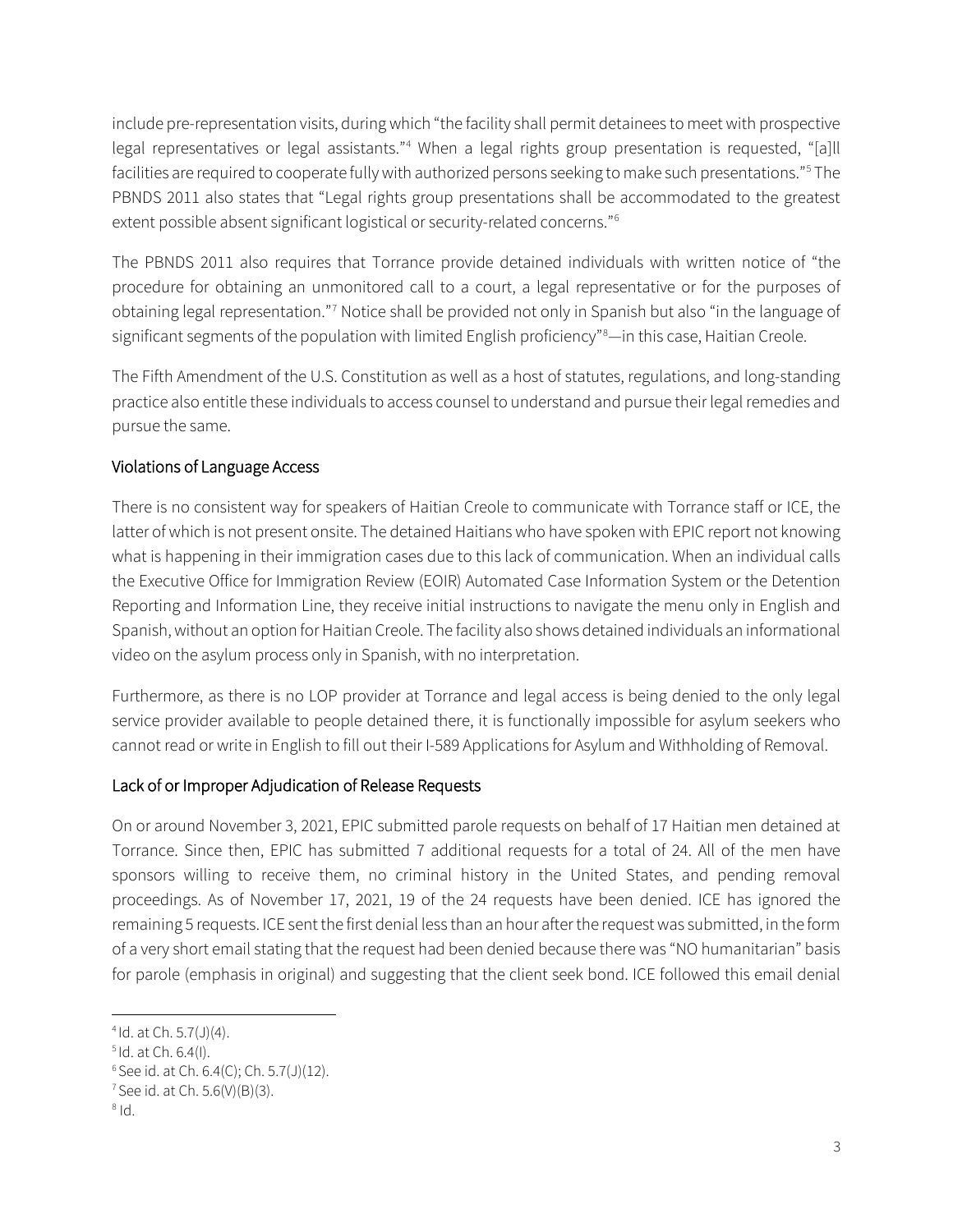with a parole denial form that had "flight risk" and "danger to community" marked as justification for the decision, contradicting the justification the agency provided in the original email. This is a misapplication of the spirit of parole directives.

For some requests for release, there was no formal adjudication or individualized determination at all, just an email saying that ICE was declining to parole the respondent and that there was no humanitarian basis for parole. EPIC has also filed 13 requests for release pursuant to a court order in *Fraihat v. ICE*, all of which have been denied or ignored.<sup>9</sup>

## Inhumane Detention Conditions

Torrance failed its annual inspection for compliance with the PBNDS 2011 in July 2021 with 22 deficiencies, 4 of which occurred in "priority components." <sup>10</sup> The inspection findings included that the facility is severely short-staffed. Litigation is pending regarding improper use of force after facility staff pepper-sprayed men in ICE custody for participating in a peaceful hunger strike.<sup>11</sup>

People detained at Torrance, including the Haitian men, have reported dangerous conditions and medical neglect. Some have developed rashes with a tingling or stinging sensation after taking showers, which come from the same source as the drinking water. People have reported being served uncooked meat and a meal of "raw cornmeal mixed with water." A man with a serious medical condition was left on the floor for half an hour after he collapsed and was not taken to a doctor. Another man reported that he is losing weight and that his "eyes are sinking back in [his] head faster every day."

# Improper Immigration Judge Advisals and Expedited Case Scheduling

Every Haitian with whom EPIC has spoken who has had a hearing before an immigration judge has stated that the judge told them they needed an attorney present in order to proceed with seeking asylum. The immigration judges are not advising these individuals that they can proceed pro se. This misinformation is leading to respondents with asylum claims being ordered removed at their first or second hearing. At least 4 Haitian immigrants have already been ordered removed at their initial master calendar hearing because, although they express fear of returning to Haiti, they had received no or very little access to legal services and did not understand the meaning of the term "asylum" when it was used by the judge. These men reported receiving the EOIR legal service provider list only in English and at the same hearing at which they were ordered removed. Some reported not even knowing that they had been ordered removed.

Based on the data collected by EPIC, we also believe that the Haitian asylum seekers detained at Torrance since September 2021 are being rushed through these proceedings significantly more quickly than the pace

<sup>&</sup>lt;sup>9</sup> Fraihat v. ICE, Case No. 5:19-cv-01546-JGB-SHK (C.D. Cal. Apr. 20, 2020), ECF No. 133

<sup>10</sup> Leonardo Castañeda, "Understaffed, Unsanitary ICE Facility in Torrance County Fails Annual Inspection," *ACLU New Mexico*, September 17, 2021, https://www.aclu-nm.org/en/news/understaffed-unsanitary-ice-facility-torrancecounty-fails-annual-inspection. 11 Santa Fe Dreamers Project et al. v. CoreCivic et al.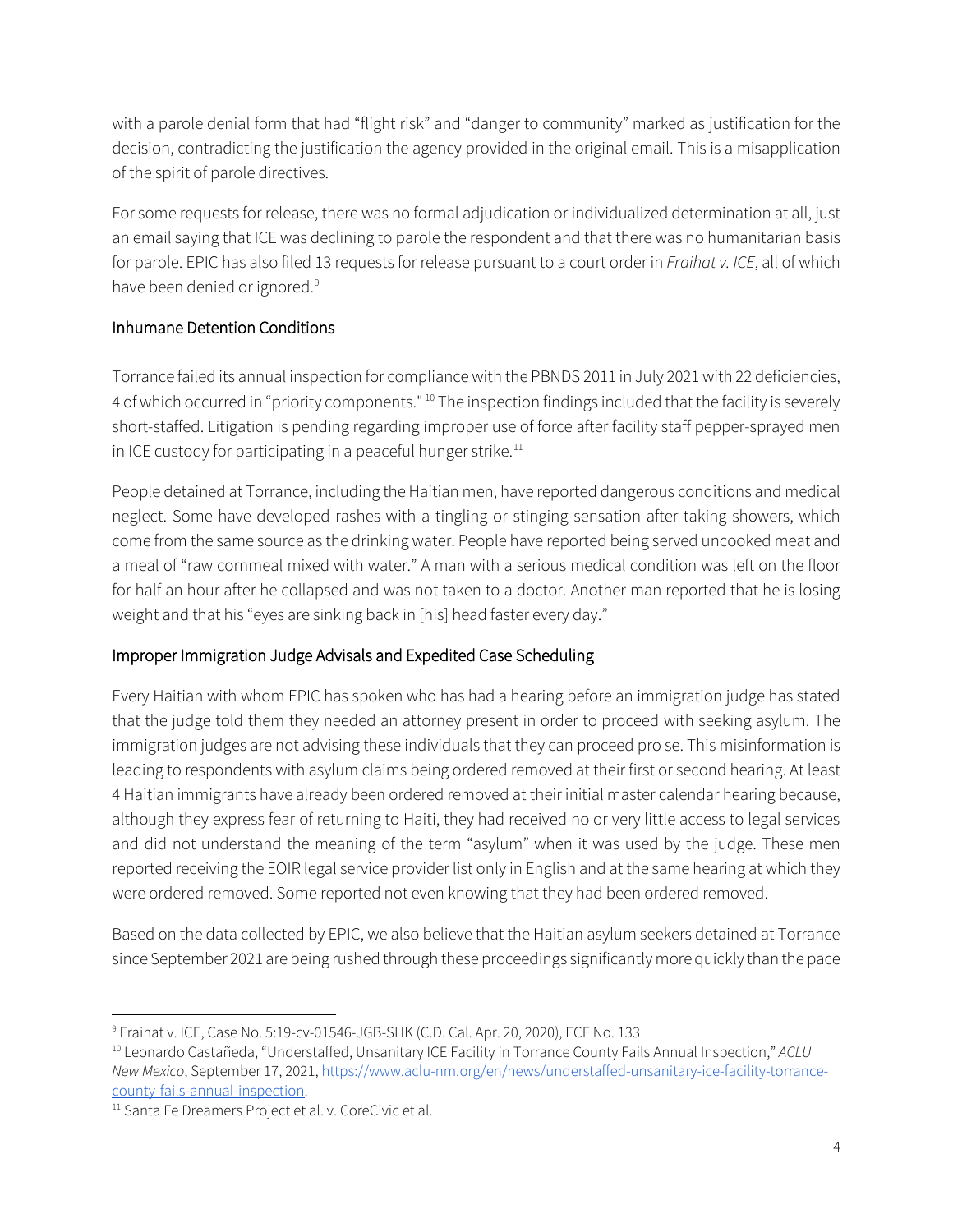of proceedings prior to their arrival and to that of other nationalities. This is disparate treatment in violation of the Equal Protection Clause.

We understand that these court-related issues are a matter for the Department of Justice, not DHS. We are in communication with the Executive Office of Immigration Review, but it is important to note that these additional due process violations compound the effects of the violations by ICE listed above. Access to counsel is especially crucial given the urgent risk of removal. ICE must not remove individuals who are being rushed through removal proceedings without due process.

## **Conclusion**

We urge your office to investigate the violations of due process and inhumane conditions described above and in the following affidavits from an attorney seeking legal access at Torrance and two people detained there. Torrance failed its only PBNDS compliance inspection in part due to an extreme staffing shortage, which Torrance has repeatedly referenced as an excuse for why requests for legal calls are denied or are not responded to for days. These staffing issues do not relieve ICE or Torrance of their obligations under the PBNDS 2011. If ICE is unable to staff the facility appropriately and provide individuals in its custody the services required by the written detention standards, ICE should release these people immediately.

Further, given the rapidly scheduled removal hearings of the Haitian men detained at Torrance, the facility is unable to provide them with the access to counsel and language appropriate information to ensure the protection of their rights in removal proceedings. Releasing them would permit these men to obtain pro bono counsel, reunite with family members already in the United States, and access appropriate social service and community support while they pursue applications for asylum. Keeping them detained at Torrance while EOIR speeds through their proceedings will only lead to more due process violations and wrongful removal orders.

This situation is especially egregious given that the Haitian men detained at Torrance entered the United States through Del Rio, Texas and many were present at the encampment there. We believe many were likely victims or witnesses of possible violations of federal law by law enforcement officers. Special attention must therefore be paid to ensure that they receive access to counsel in order to understand and exercise their rights under immigration law, provide statements to investigating bodies, and/or pursue potential civil claims. They must not be removed without the opportunity to do so.

Sincerely,

ACLU of New Mexico American Immigration Council American Immigration Lawyers Association Innovation Law Lab National Immigration Project of the National Lawyers Guild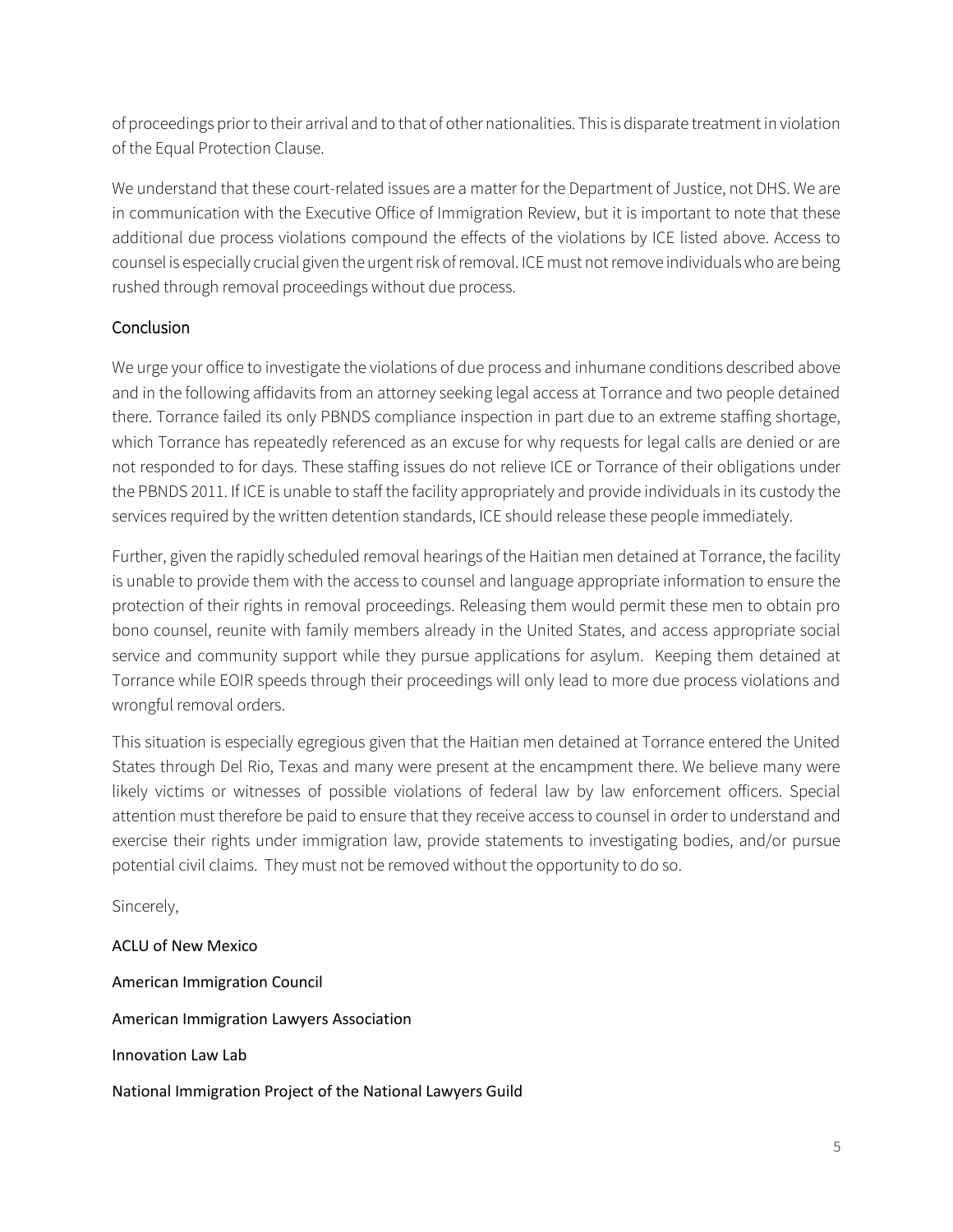#### **Affidavit of Allegra Love**

I swear under penalty of perjury of the laws of the United States of America that the following is true and correct.

- 1. I, Allegra Love, am an attorney barred in the state of New Mexico. I have been practicing immigration law for 10 years. I currently provide legal services to immigrants detained near El Paso, Texas, on behalf of the El Paso Immigration Collaborative (EPIC).
- 2. On or around September 27, 2021, I learned that a group of Haitian men were in U.S. Immigration and Customs Enforcement (ICE) custody at the Torrance County Detention Facility ("Torrance") in Estancia, New Mexico. That same day, I emailed Torrance staff requesting to schedule a group legal presentation and individual legal intakes with these men. After originally requiring individual names and A numbers of meeting attendees, which I did not have, the facility scheduler eventually agreed to a group legal meeting with all "recently arrived Haitians" 3 days later.
- 3. Also that same day, I emailed ICE officer Patricia Bates at the Albuquerque Field Office, requesting the number of Haitian people detained at Torrance, and whether they were in 235 expedited removal proceedings, 240 removal proceedings, or subject to Title 42. Officer Bates quickly responded to me, cc'ing SDDO Josh Chapman at Otero County Processing Center and asking me to submit G-28s for the people with whom I wanted to meet. I explained that I did not have G-28s yet but was looking for information in order to plan legal services. I did not receive a response.
- 4. On or around September 30, 2021, my colleague and I visited Torrance to conduct the group legal meeting. After we waited for an hour, a member of the facility staff brought me to the library and informed me that I would be meeting with 58 men from 2 units. We waited another hour until Torrance Chief Segura and Officer Edmundton arrived and informed us that we would not be able to conduct the meeting because we did not have G-28s. We explained that we were requesting a pre-representation meeting. Chief Segura and Officer Edmundton then stated that we could not meet with the 2 units because they were in quarantine. They denied our requests to conduct the meeting outside and/or in full personal protective equipment. Eventually, we were allowed to briefly yell to one of the units of men through a door barricaded with a trash can in a nonconfidential setting without access to interpretation. We asked to speak to the other unit but facility staff told us it "was just too much."
- 5. Since that visit to Torrance, I have repeatedly requested legal calls with the Haitian men detained at Torrance. Facility staff have frequently denied the requests or have failed to respond to them for days. Staff have told me that a legal call cannot be scheduled for several days because the scheduler is "out sick" or "really busy". Staff have told me to "try again next week," even if the person with whom I have requested to meet had an upcoming hearing for which they needed to prepare.
- 6. On or around October 14, 2021, EPIC was able to conduct a group legal visit with approximately half of the group of Haitian men. Facility staff stated that EPIC could not meet with the other half of the men because they were in quarantine.
- 7. I informed ICE of my request for a group legal visit with the remaining men. ICE initially did not respond, and then changed the requirements for the visit to be those of a Legal Orientation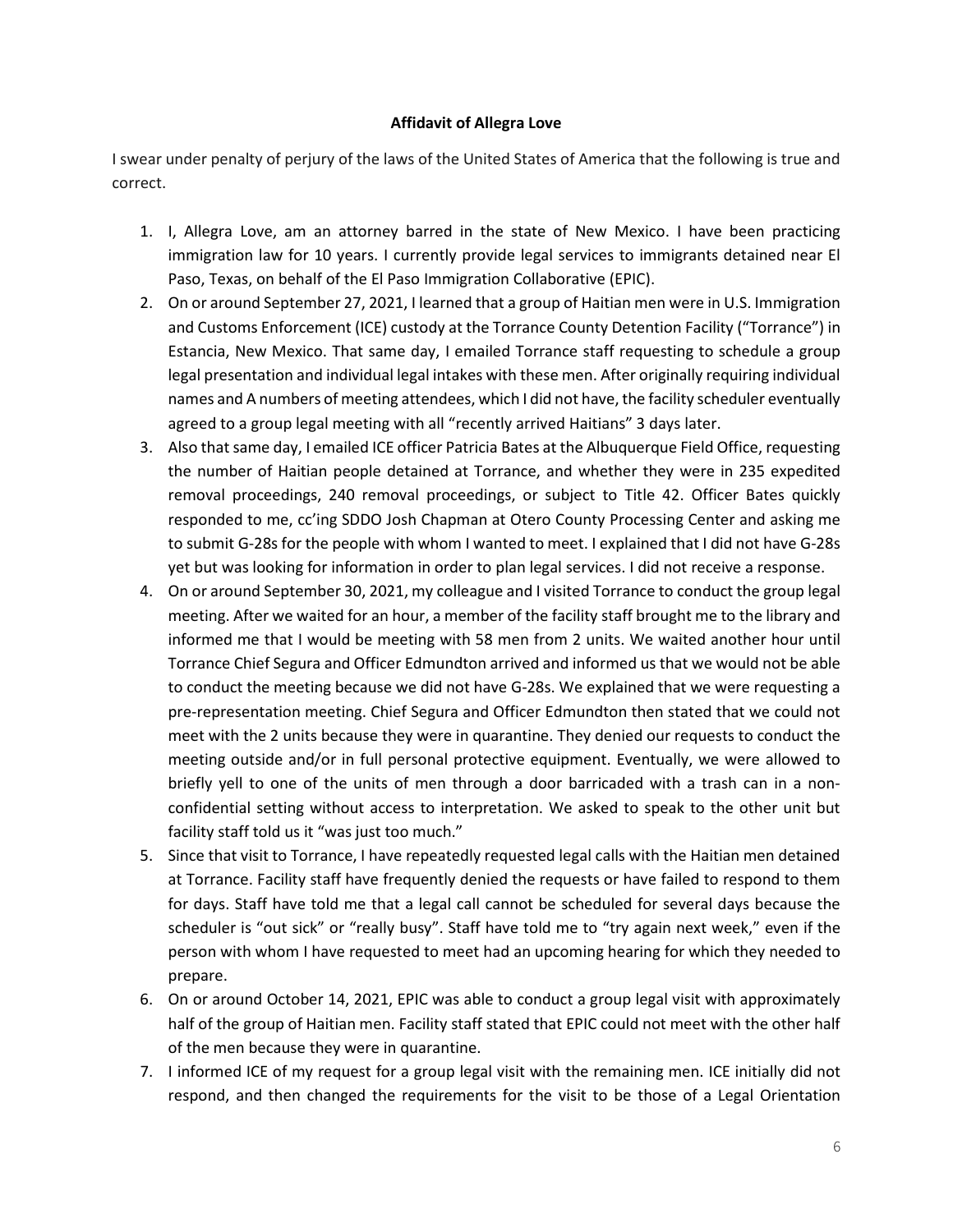Program (LOP) provider. These requirements include pre-approval of a syllabus and attendance only of people who have expressed interest on a sign-up sheet, which ICE would not commit to providing in Haitian Creole. Even after complying with these requirements, EPIC was not allowed to conduct a second group legal meeting until November 12, 2021, over four weeks after the first group legal meeting.

- 8. ICE recently started to allow me to schedule legal phone calls with people detained at Torrance but on some days limited the calls to 5 people. This is insufficient given the number of individuals and urgency of their legal situations.
- 9. The men I have spoken to say that they cannot communicate with facility staff or ICE, the latter of which is not present onsite, due to a lack of Haitian Creole interpretation at the facility. These men have told me that they do not know what is happening in their immigration cases due to this lack of communication. They have also told me that the facility also shows detained individuals an informational video on the asylum process only in Spanish, with no interpretation.
- 10. I am extremely concerned about Torrance denying me legal access because EPIC is the only legal service provider available to people detained there. Therefore, this denial of access to EPIC means a complete denial of access to counsel at the facility. Out of 44 people EPIC has spoken to at Torrance, only 3 have attorneys representing them in their removal proceedings. There is no LOP at Torrance so it is functionally impossible for asylum seekers who cannot read or write in English to fill out their I-589 Application for Asylum and Withholding of Removal.
- 11. On or around November 3, 2021, I submitted parole requests on behalf of 17 Haitian men detained at Torrance. Since then, I have submitted an additional 6 parole requests for a total of 23. All of the men have sponsors willing to receive them, no criminal history in the United States, and pending removal proceedings. Less than an hour after I submitted the requests, I received the first denial via a very short email suggesting that the client seek bond. This email denial was followed later by a parole denial form that had "flight risk" and "danger to community" marked as justification for the decision, even though the email had stated that the reason for denial was that there was "NO humanitarian" basis for parole (emphasis in original).
- 12. ICE has denied 19 of the 23 requests, with the remaining 4 requests still pending. One of the denials is for a trans woman who is being held in an all-male unit. For some denials, ICE did not provide any justification besides an email saying that ICE was declining to parole the respondent or that "Although you did provide the sponsor documentation, in your clients case there is NO present urgent humanitarian reason or significant public benefit for release." I have also filed 13 requests for release pursuant to a court order in *Fraihat v. ICE*, all of which have been denied or ignored.
- 13. People detained at Torrance, including the Haitian men, have told me about dangerous conditions and medical neglect at the facility. Some of them have said that they developed rashes with a tingling or stinging sensation after taking showers, which come from the same source as the drinking water. They have also told me that they are served uncooked meat and a meal of "raw cornmeal mixed with water." One person told me that a man with a serious medical condition was left on the floor for half an hour after he collapsed and was not taken to a doctor. Another man reported that he is losing weight and that his "eyes are sinking back in [his] head faster every day. One man reported that a detention center guard kicked him.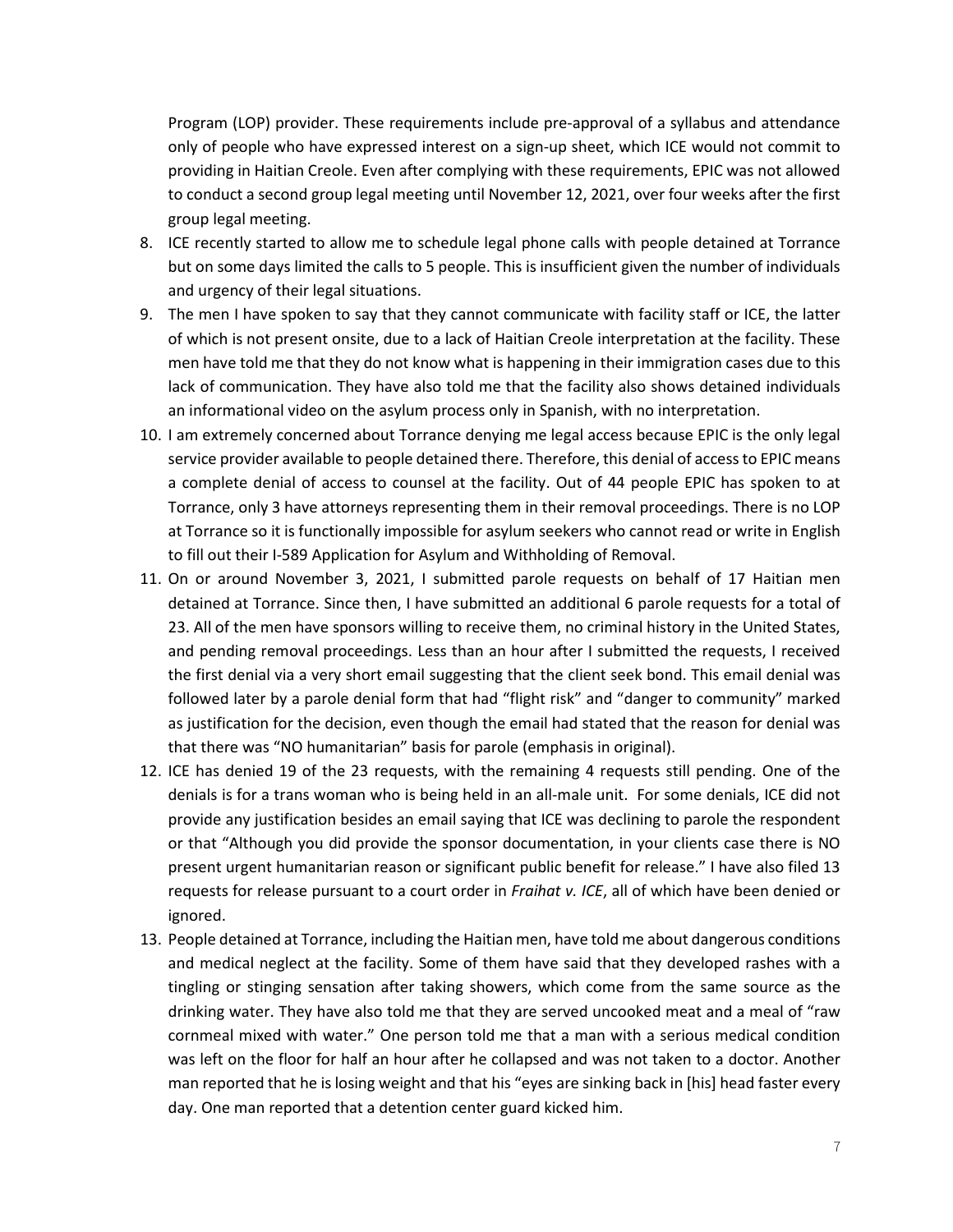- 14. I am very worried about the denial of access to counsel at Torrance because people detained there who appear in court without an attorney are receiving false advisals from the immigration judges. Every Haitian with whom EPIC has spoken who has had a hearing before an immigration judge has stated that the judge told them they needed an attorney present in order to proceed with seeking asylum. This misinformation is leading to respondents with asylum claims being ordered removed at their first or second hearing. At least 4 of the Haitian men have already been ordered removed at their initial master calendar hearing. These men have told EPIC that they did not understand the meaning of the term "asylum". They have said that they received the EOIR legal service provider list only in English and at the same hearing at which they were ordered removed. Some expressed that they did not even know that they had been ordered removed.
- 15. Based on the data collected by EPIC, I believe that the Haitian asylum seekers detained at Torrance since September 2021 are being rushed through these proceedings significantly more quickly than the pace of proceedings prior to their arrival and that of other nationalities.
- 16. The men I have spoken to entered the United States through Del Rio, Texas. I believe many were witnesses to possible violations of federal law by law enforcement officers. I am very concerned that they will be deported without the opportunity to share the information they have on these events.
- 17. I have worked in ICE detention since 2014. In my career I have never felt so disrespected by detention center staff and field office employees. I am scared for my clients and absolutely disgusted by my government. I believe there are extraordinary human rights violations afoot at this detention center and beg CRCL to take swift action.

**Allegra Love** 

 $11|22|2021$ 

Date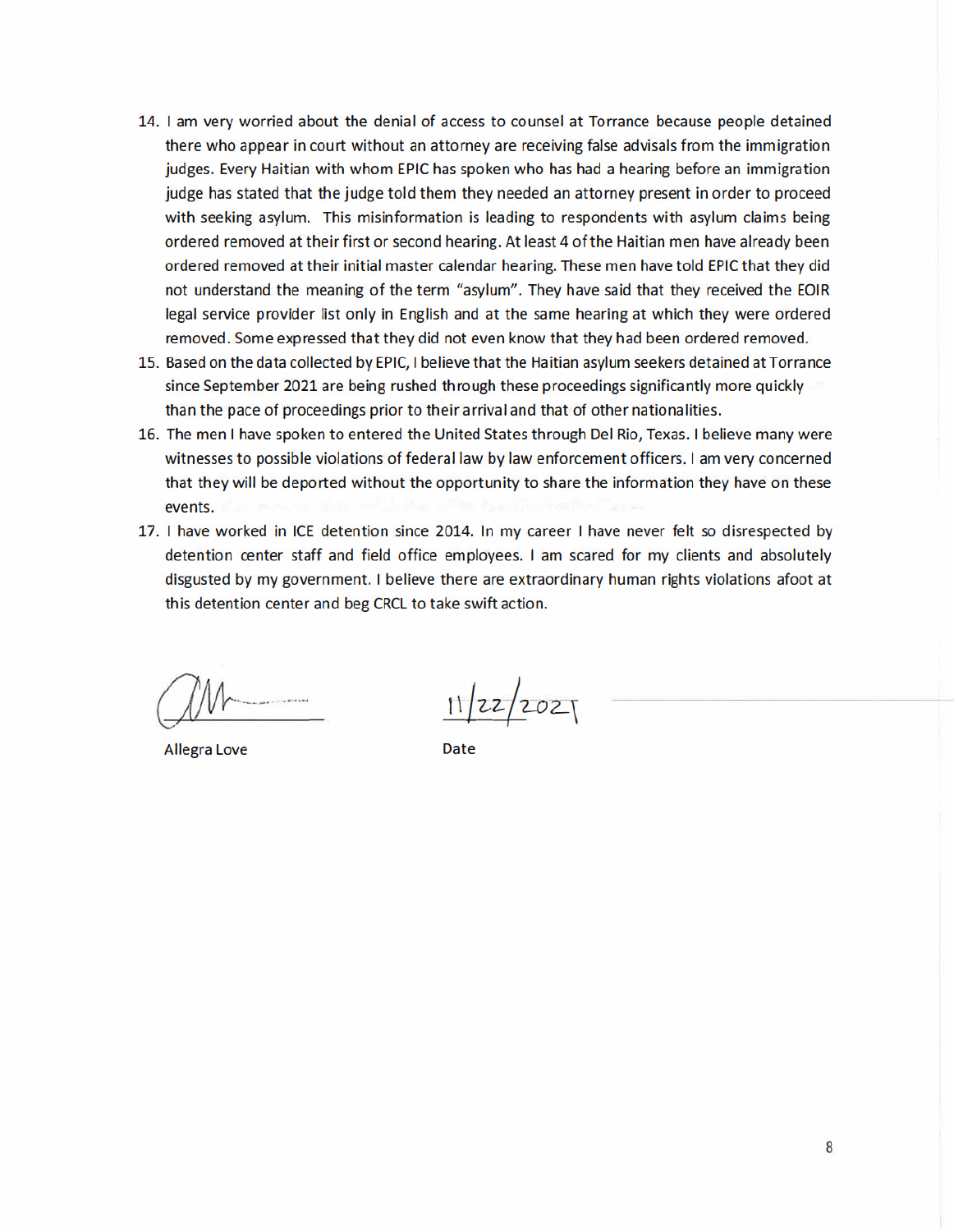#### **Affidavit of**

I swear under penalty of perjury of the laws of the United States of America that the following is true and correct.

- 1. My name is . I was born on . I am currently detained at the Torrance County Detention Facility in Estancia, New Mexico. I fled my home country of Haiti on January 26, 2020, because I was afraid for my life. I traveled through South and Central America and arrived to the United States on September 17, 2021.
- 2. I attended my first immigration hearing on October 25, 2021. The judge told me that I had to have an attorney by November 25, 2021, or he would order me removed. At that time, I still had not spoken to an attorney at all. I wanted to talk to an attorney, but no one told me how to talk to one or that I had a right to do so. At that hearing, I was given a list of attorneys to call but I could not read the list because it was in English, and it was already too late for them to help me in court.
- 3. The judge asked me whether I wanted to apply for asylum. I did not know what asylum was. The only thing I had heard about asylum was from a man who was detained with me. He said that we needed proof to apply for asylum, so I was worried that I could not apply because I do not have proof of the danger I would be in if I returned to Haiti. This is why I told the judge that I did not want to apply for asylum. The judge then ordered me removed.
- 4. I speak Haitian Creole. I do not speak Spanish or English. There are no Haitian Creole interpreters at the detention center. If I need to speak to the detention center staff, I often have to ask someone who is detained with me to interpret or ask a relative to interpret over the phone.
- 5. The water in the showers at the detention center makes my whole body itch, from my head to my toes. I do not know what is wrong with the water. I am worried that there are similar problems with the water we have to drink. The food here is also so bad that we can barely eat it.
- 6. My family has put \$10 on my phone account five times, for a total of \$50 but I have tried to use this money and have not been able to make calls with it.



Date